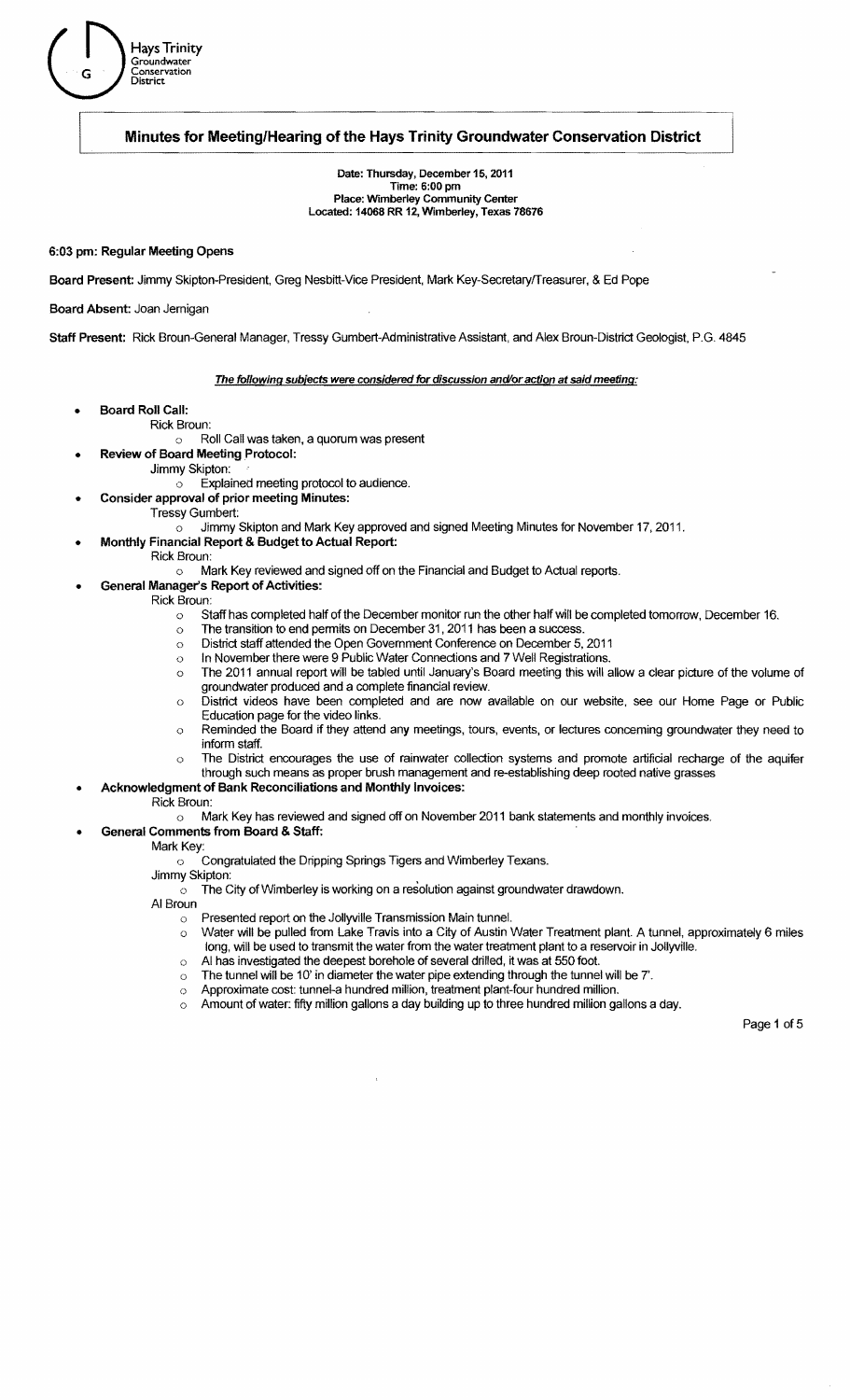December 15, 2011 Board Minutes continued

Public Comments: Non-Agenda Items The following presented: Andrew Backus

# 

## 6:20 pm Hearing Opens

#### Hearing Item:

Discuss and Possible Actions on:

#### A. Camp Young Judaea

- Permittee requesting increase in permit production from 8 acre-feet to 13 acre-feet
	- Review Check-List requirement completeness

#### Public Comments:

The following presented: Joyce Hart – opposed to permit increase, Jane Benson – opposed to permit increase, Pokey Rehmet presented a letter on behalf of Johanna Smith filing a contested case against the permit increase, Malcolm Harris, Attomey at Law Appearing for Protestants WWWA and Johanna Smith requesting a contested case against permit increase.

#### Board & Staff:

- Jimmy Skipton
	- $\circ$  Once a contested case is filed the hearing must be closed.
	- o Contested case standing will be decided at the next regularly scheduled Board Meeting.

#### 6:32 Hearing Closed

6:32 Break

## 6:35 Reconvene

# Agenda Items:

Discuss and Possible Actions on:

- 1. Item #1: Rule Committee
	- Update on progress

### Board & Staff:

- Ed Pope o Process is going well.
	- o Committee has reviewed three rules.
	- $\circ$  Committee is not re-writing rules, we are reviewing, correcting, editing, making the rules easier to read and understand.

Jimmy Skipton

- o Andrew Backus has attended and been very helpful during the meetings.
- o Committee members are showing up and working well together.
- o Rules will be up for public review after they have been reviewed and revised by the Rule Committee.

### Public Comments:

The following presented: Linda Kay Rogers & Jimmy Skipton IV

### 2. Item #2: GMA 9

• Update on DFC Petition with Texas Water Development Board (fWDB)

Board & Staff:

Jimmy Skipton

- $\circ$  Waiting for TWDB to report to GMA9 on the Hearings regarding the 30 foot drawdown
- o During today's GMA 9 meeting, approval from the TWDB to release the District from GMA10 was to be discussed.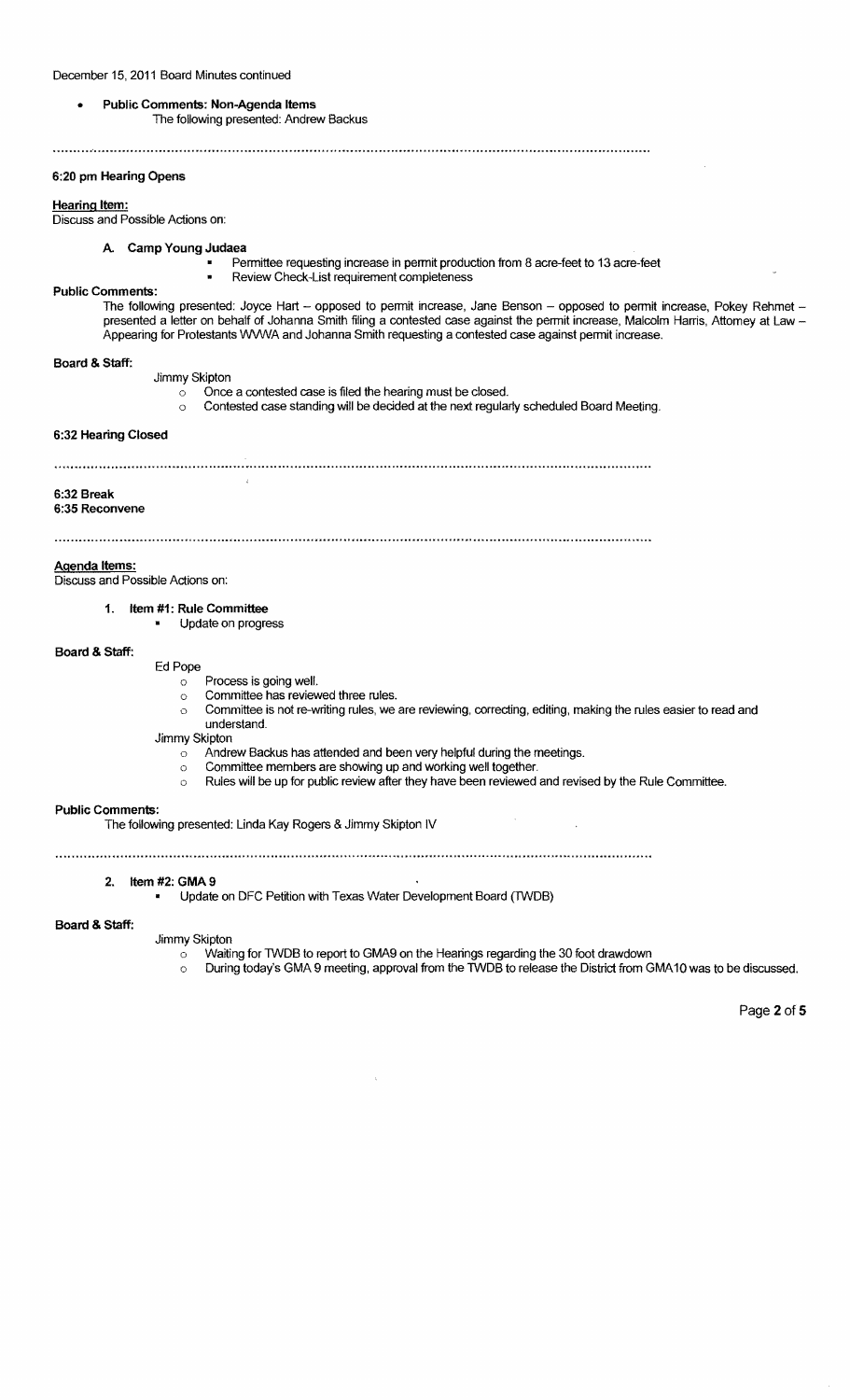#### Public Comments:

None provided

3. Item #3: Annual Report Presentation Review 2011

Public Comments:

None provided.

### **Motion**

Jimmy Skipton: Table item 3: Annual Report Presentation until the next scheduled Board Meeting. Greg Nesbit: Seconded motion

Vote: 4-0 in Favor (Jimmy Skipton, Mark Key, Greg Nesbitt and Ed Pope)

#### 4. Item #4: Update on Dripping Springs Water Supply Corp(DSWSC) permit with HTGCD

#### Board & Staff:

- Jimmy Skipton  $\circ$  The dialog between the District and DSWSC has been good.
	- o Nothing to bring to the Board as of yet.
	- o DSWSC, spoke with TCEQ in reference to requirements.
- AI Broun ;
	- $\overline{\circ}$  The District finally received a Geophysical log on DSWSC well #3
	- o The District asked for the log several times in the past but because of ongoing litigations DSWSC would not supply the log to the District.

### Public Comments:

None provided.

### 5. Item #5: Resolution 20111215

- During Board approved Drought Stages:
	- 1. No new Non-Exempt Permits
	- 2. No Permit Production Increases

### Board & Staff:

- Ed Pope
	- $\circ$  A moratorium should exist during a drought.
	- o No new permits or increases in production should be granted during a drought.
	- $\circ$  The Board should set trends in terms of sending out the message that they are serious about managing and being conservative of the aquifers.

### AI Broun

- $\circ$  A committee is working on identifying better triggers.
- $\circ$  Triggers are currently tied to the Blanco and Pedernales Rivers with the Mount Baldy and Henley Church wells to serve as trigger guides.
- $\circ$  Rivers can take a long time to recover where wells may be in a position to continue to pump.
- o Observation shows that water level drops at a lower angle but recovers sharply; triggers need to compensate for that.

Jimmy Skipton

- $\circ$  According to section 1 of the Resolution, it would still be possible to get a permit.
- $\circ$  If the Resolution is approved the existing Moratorium would come before the Board for discussion and action on removal.
- Mark Key
	- o Likes this Resolution better than the existing Moratorium.

# Public Comments:

The following presented: Susan Cook - point of information, Richard Sullivan, Garrett Allan, Bill Davis, and Susan Marx

Page 3 of 5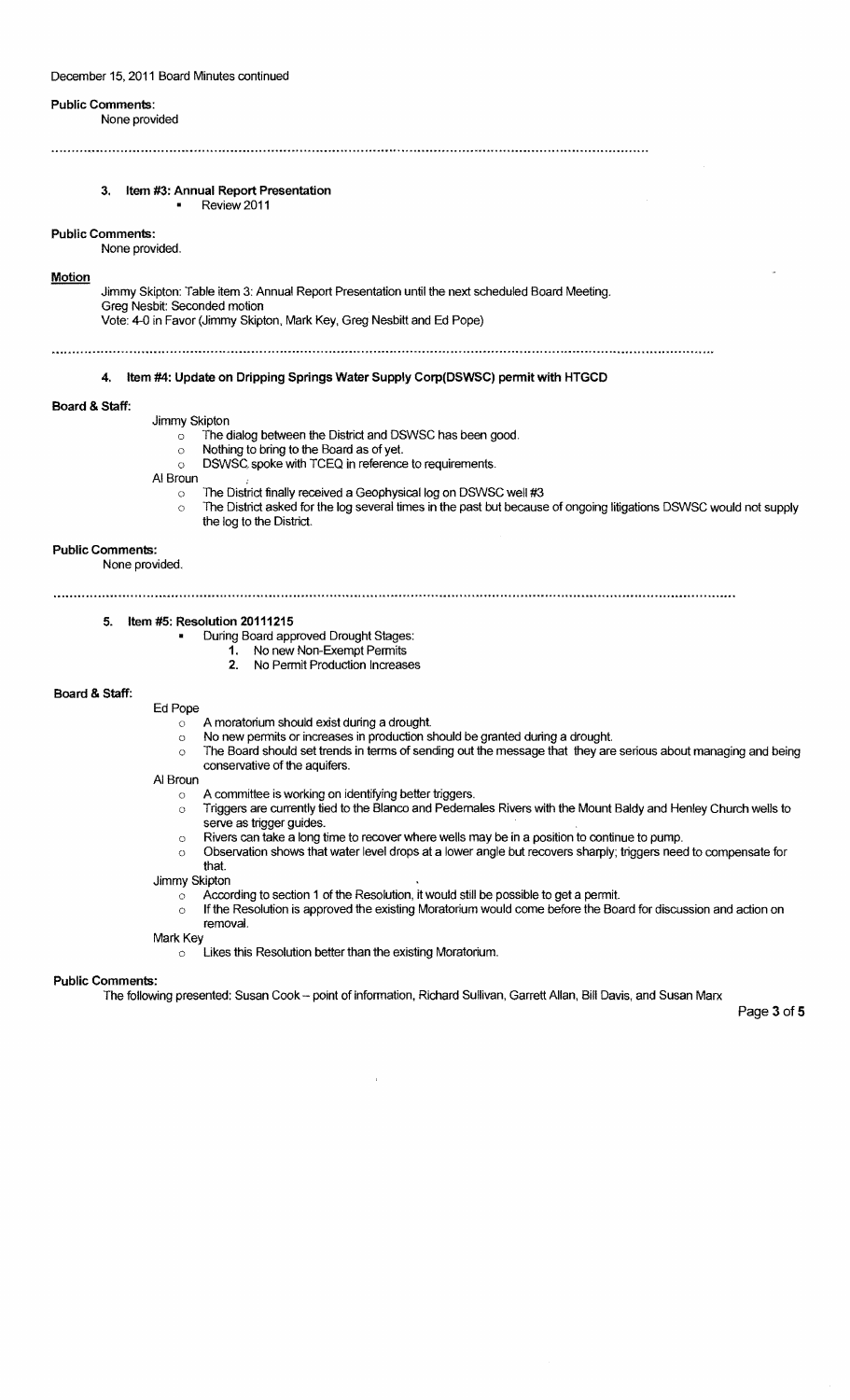December 15, 2011 Board Minutes continued Motion Ed Pope: Approve Resolution No. 20111215 A Resolution of the Hays Trinity Groundwater Conservation District Concerning Processing New Non-Exempt Permit Applications and Concerning Processing Permit Renewal Application Increases. Mark Key: Seconded motion Vote: 4-0 in Favor (Jimmy Skipton, Mark Key, Greg Nesbitt and Ed Pope) 6. Item #8: Guidebook 331 Austin Geological Society • Reviewing quantities required by the District to order. Board &Staff: AI Broun o The Guidebooks are \$35.00 each. Public Comments: No public comments provided Motion Jimmy Skipton: Purchase ten (10) Guidebooks. Mark Key: Seconded motion Vote: 4-0 in Favor (Jimmy Skipton, Mark Key, Greg Nesbitt and Ed Pope) 7. Item #6: Update on lawsuit: Plaintiffs vs. HTGCD • Wimberley Valley Watershed Association<br>• Iohanna J. Smith H.K. Acerd Japat Acer Johanna L. Smith, H.K. Acord, Janet Acord, James R. McMeans and David Glenn Board & Staff Jimmy Skipton o Lawsuit is ongoing. o District has spent \$13,791.60 in legal fees. Public Comments: No public comments provided 8. Item #7: Blue Hole Park / City of Wimberley / Wimberley Water Supply Corp Use of 700,000 gallons for landscaping during Board approved drought stage conditions. Board & Staff: Jimmy Skipton  $\circ$  The City of Wimberley used 700,000 gallons of water to water landscaping and to establish St. Augustine grass at Blue Hole Park. o The City wants to uncap the Blue Hole well and use it for irrigating soccer fields. o The City has not completed a permit application for the Blue Hole well. o The Blue Hole well is within Joan Jernigan's precinct. Mark Key o Issue is between the City of Wimberley and Wimberley Water Supply Corp. (WWSC) the District Board shouldn't interfere. o In favor of uncapping the Blue Hole well and using it for irrigation purposes. Ed Pope  $\circ$  Agrees that the issue is between the City of Wimberley and WWSC however feels that it is ok for the District to express their concerns. AI Broun

- o When the Blue Hole well was originally drilled surrounding wells lost water production.
- o The District can request that the City have testing done on the Blue Hole well.

Public Comments:

The following presented: Susan Cook, Linda Kay Rogers, Bill Davis, Richard Sullivan and Garret Allan

Page 4 of 5